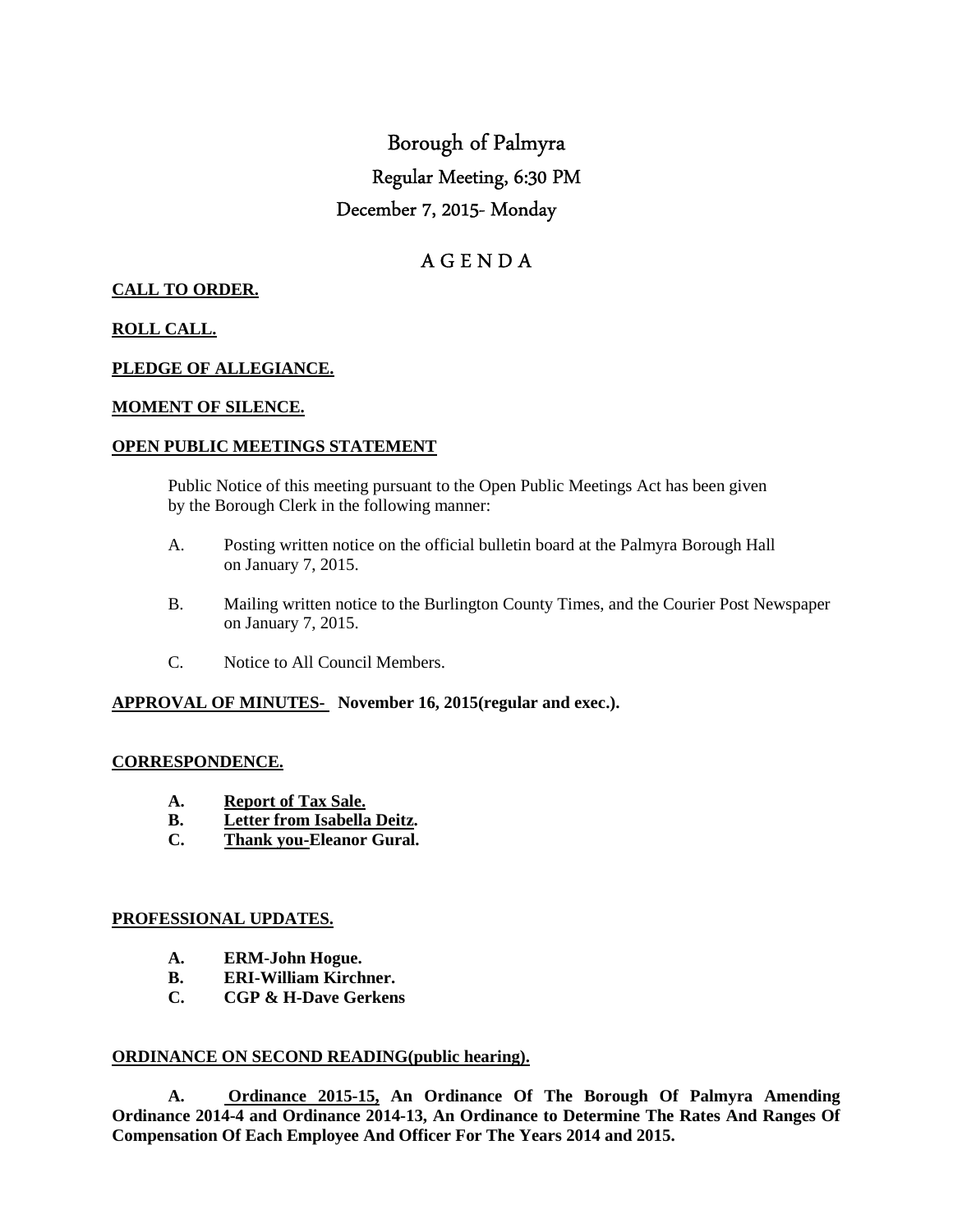**RESOLUTIONS. Consent Agenda- Resolution 2015-223 Resolution 2015-237 will be enacted as a single motion, if any resolution needs additional discussion it will be removed from the consent agenda and voted on separately** 

- **A. Resolution 2015-223, Resolution of the Borough Of Palmyra Authorizing A Lien Be Placed On 1006 Cinnaminson Avenue Property For Failure To Comply With Obnoxious Growth And Property Maintenance Violations.**
- **B. Resolution 2015-224, Resolution of the Borough Of Palmyra Authorizing A Lien Be Placed On 1004 Cinnaminson Avenue Property For Failure To Comply With Obnoxious Growth And Property Maintenance Violations.**
- **C. Resolution 2015-225, Resolution of the Borough Of Palmyra Authorizing A Lien Be Placed On 515 Jefferson St. Property For Failure To Comply With Obnoxious Growth And Property Maintenance Violations.**
- **D. Resolution 2015-226, Resolution of the Borough Of Palmyra Authorizing A Lien Be Placed On 525 Front Street Property For Failure To Comply With Obnoxious Growth And Property Maintenance Violations.**
- **E. Resolution 2015-227, Resolution of the Borough Of Palmyra Authorizing A Lien Be Placed On 509 Kennedy Street Property For Failure To Comply With Obnoxious Growth And Property Maintenance Violations.**
- **F. Resolution 2015-228, Resolution of the Borough Of Palmyra Authorizing A Lien Be Placed On 501 Garfield Avenue Property For Failure To Comply With Obnoxious Growth And Property Maintenance Violations.**
- **G. Resolution 2015-229, Resolution of the Borough Of Palmyra Authorizing A Lien Be Placed On 406 Veterans Drive Property For Failure To Comply With Obnoxious Growth And Property Maintenance Violations.**
- **H. Resolution 2015-230, Resolution of the Borough Of Palmyra Authorizing A Lien Be Placed On 910 Washington Avenue Property For Failure To Comply With Obnoxious Growth And Property Maintenance Violations.**
- **I. Resolution 2015-231, Resolution Authorizing The Cancellation Of Taxes For A Widow Of A Totally Disabled Veteran For Linda Murray Located At Block 152.40 Lot 2186 Tax Year 2015 And Thereafter And Refunding Taxes Paid.**
- **J. Resolution 2015-232, Resolution Authorizing The Payment Of Debt Service for The Borough Of Palmyra And All Necessary Bills Required For December 2015.**
- **K. Resolution 2015-233, Resolution Authorizing The Chief Financial Officer To Make Budget Transfers To The 2015 Budget.**
- **L. Resolution 2015-234, Resolution to Cancel General Capital Appropriation Balances for Completed Projects.**
- **M. Resolution 2015-235, Resolution To Amend Resolution 2015-89-Resolution Establishing An Annual Rate Of Pay/Compensation For Borough Employees.**
- **N. Resolution 2015-236, Resolution Amending Resolution 2015-236, Resolution Authorizing An Addendum To The 2013 Municipal Services Agreement With The Palmyra Harbour Condominium Association Dated April 1, 2013.**
- **O. Resolution 2015-237, Resolution Approving Engineering Services To Environmental Resolutions For Burlington County Park Project.**

#### **DISCUSSION ITEMS.**

- **A. PW/Sewer Superintendent.**
- **B. Reorganization date and time.**